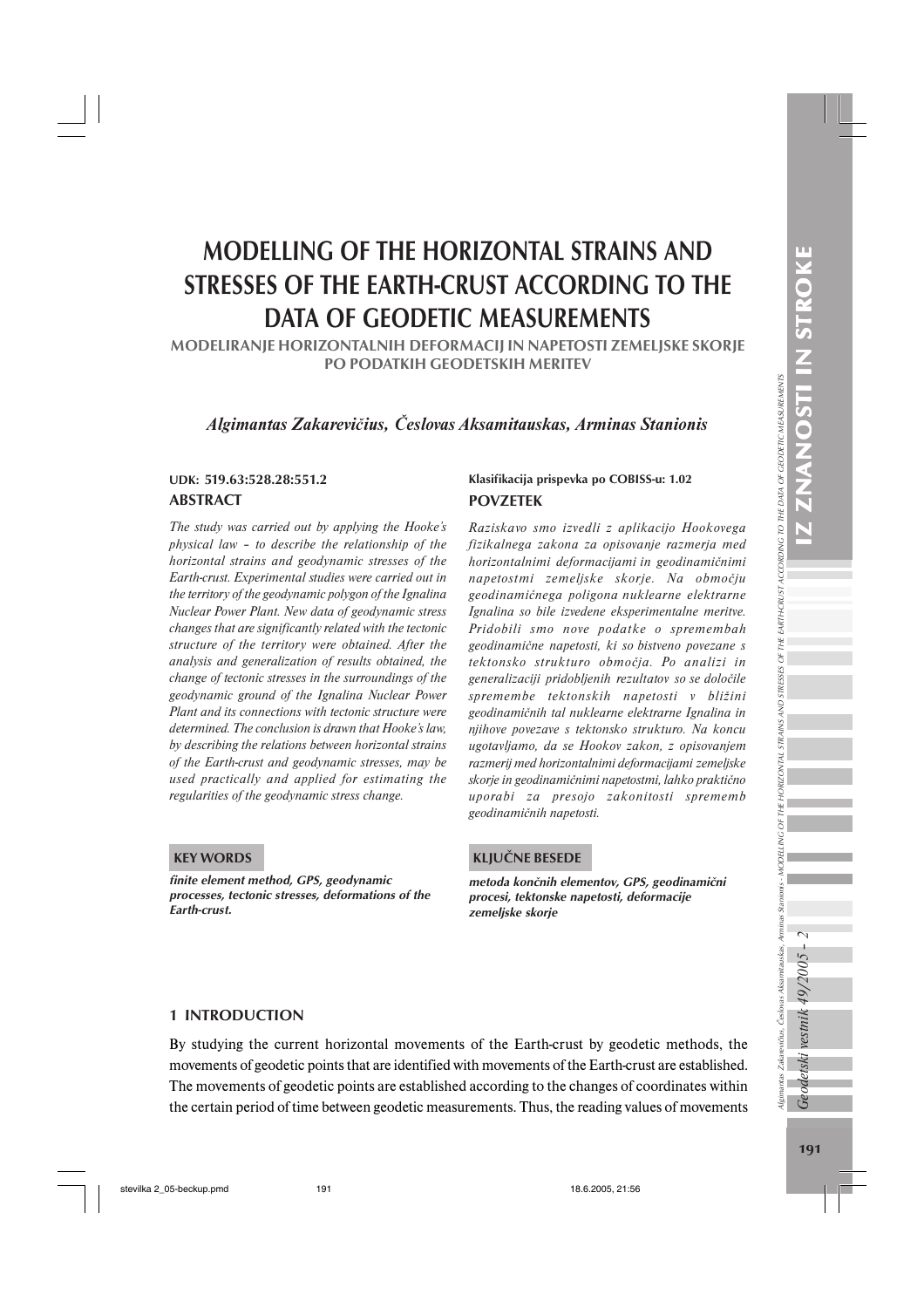of the Earth-crust only in solitary points located sparsely are determined. When making models of deformations of the Earth-crust, the values of deformations in other points are determined in the way of interpolation, by applying the procedures of rectilinear interpolation in most cases. Such method of determining the horizontal deformations of the Earth-crust has many shortcomings. The measured values and directions of geodetic point movements depend on the selection of initial points that are considered stable when calculating movements. When calculating the values of movements of the Earth-crust in non-geodetic points in the way of geometric interpolation, mechanical characteristics of the deformed body, i.e. mechanical model of deformations, are not estimated.

According to the laws of mechanics, movements of the Earth-crust are related to the change of the Earth-crust stresses. Therefore, there is a functional relation between movements and stresses of the Earth-crust [2, 3, 5, 7, 17, 23, 25, 32, 33]. Since the current movements of the Earth-crust are the continuation of tectonic deformations of the Earth-crust occurring for a long period of time, the deformations determined by geodetic methods are the change of deformations of the long period of time within the certain period of time. For this reason, according to the results of geodetic measurements, by using relations between strains and stresses, it is possible to determine only the changes of stresses, but not the absolute values of stresses. However, by applying the direct comparison of coordinates obtained in separate cycles of measuring to determine the movements of the Earth-crust, the results obtained may have more than one meaning. For this reason, the changes of the Earth-crust stresses calculated according to the movements of geodetic points will have also more than one meaning (will be ambiguous).

Therefore, when modelling the horizontal strains of the Earth-crust and the changes of the Earth-crust stresses according to the results of geodetic measurements, it is necessary to apply the methods of analysis invariant with respect to the systems of coordinates (not depending on the selection of initial points when calculating the movements of geodetic points). One of such methods is the tensor analysis of strains and stresses of the Earth-crust [2, 3, 11, 23, 25, 32].

When making the models of the change of the Earth-crust strains and the Earth-crust stresses related with them, it is necessary to combine tensor analysis with mechanical models of physical body deformations. The finite element method applied widely in mechanics to work on modelling problems may be used for such combination when modelling the change of strains and stresses and estimating their values in the theory analysed. Thus, the detailed models of the change of strains and stresses of the Earth-crust may be obtained. These models reflect the relations between the Earth-crust strains and tectonic structure of the territory better than values of deformations calculated only in points matching with geodetic points.

The object of this study is to analyse the application of tensor analysis and finite element method in modelling the horizontal strains of the Earth-crust and the change of the Earth-crust stresses according to the data of geodetic measurements and carry out studies by these methods in the Ignalina Nuclear Power Plant region.

Relative linear and shear horizontal strains, changes of normal and shear geodynamic stresses and changes of the principal stresses were calculated in the Ignalina Nuclear Power Plant region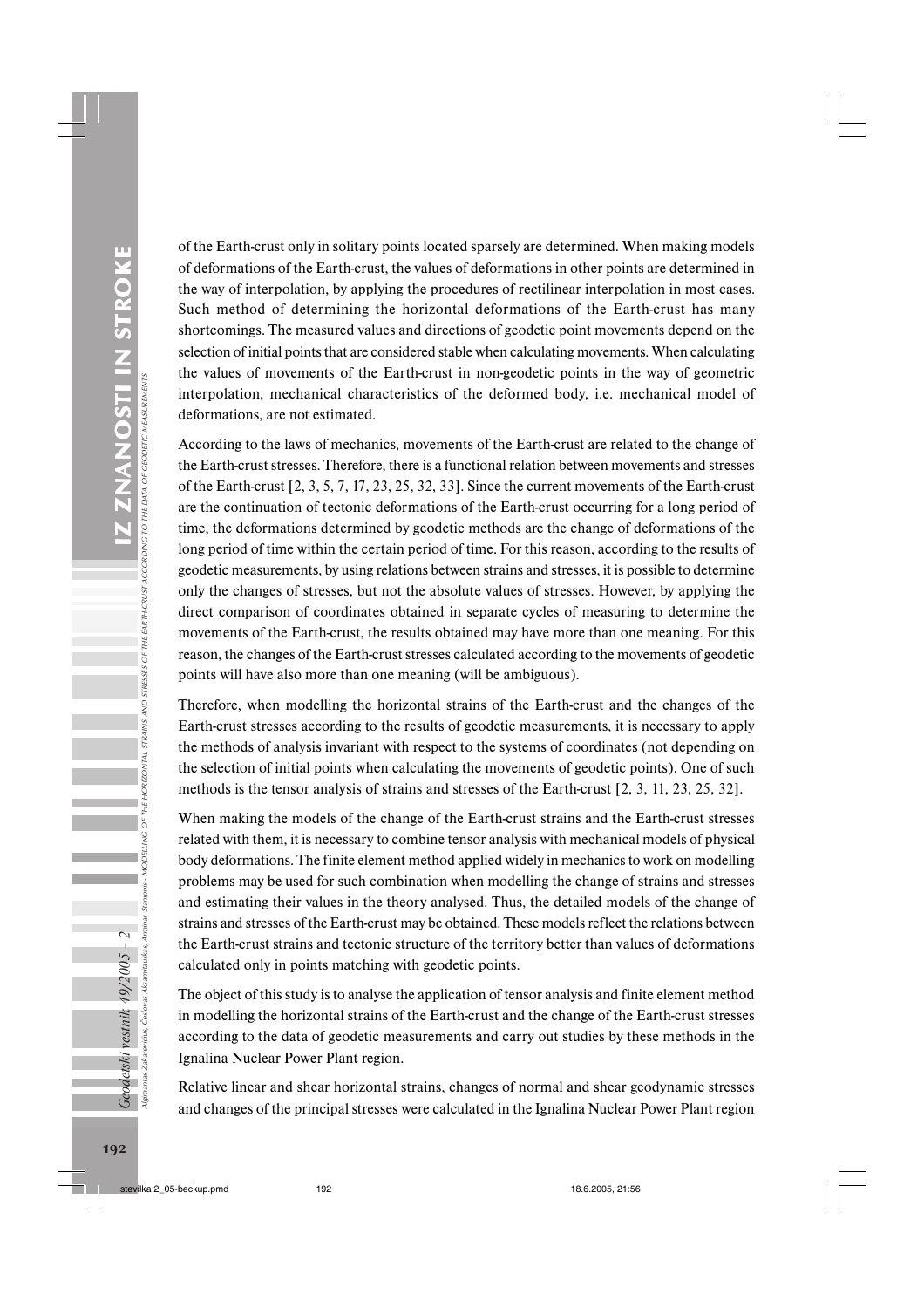by using changes of ground point coordinates, taking that the character of plane strains is isotropic. By using the physical relation between horizontal strains and stresses, new results were obtained and the connection between the tectonic structure of the Ignalina Nuclear Power Plant region and current geodynamic processes was estimated basing on these results. It was established that the structure of horizontal deformations of the Earth-crust and geodynamic stresses is related with tectonic peculiarities of the territory in the Ignalina Nuclear Power Plant region, i.e. the territory is also active in current period from the geodynamic point of view.

## 2 METHODS OF CALCULATING THE HORIZONTAL DEFORMATIONS

Horizontal deformations of the Earth-crust are determined according to the data of repeated geodetic network measurements. Characteristics of horizontal movements of the Earth-crust that occurred within the certain period of time between repeated measurements may be described according to these data. The method of determination of the horizontal Earth-crust movements applied widely is the comparison of identical point coordinates calculated according to measurements done at different time [6, 8, 13-16, 19, 24, 27, 30].

When having plain coordinates of geodetic network points  $(x, y)$  and changes of geodetic network coordinates calculated according to the data of repeated measurements  $\Delta x$ ,  $\Delta y$ , it is possible to describe horizontal deformations of the Earth-crust by the second-rank tensor [16, 21, 22, 26, 27, 29, 30, 33]:

$$
\|\mathbf{T}\| = \begin{vmatrix} \frac{\partial u}{\partial x} & \frac{\partial u}{\partial y} \\ \frac{\partial v}{\partial x} & \frac{\partial v}{\partial y} \end{vmatrix},
$$
 (1)

where

$$
u = \Delta x = u(x, y),
$$
  
\n
$$
v = \Delta y = v(x, y),
$$
\n(2)

here: *u*, *v* – shifts of coordinates in rectilinear functions of coordinates in the Cartesian Coordinate System.

Tensor (1) consists of symmetric and asymmetric parts [4, 21, 22, 26, 27, 29, 33]:

$$
\|T\| = \|A\| + \|W\|,\tag{3}
$$

Geodetski vestnik 49/2005

Ilgimantas Zakarevičius, Česlovas Aksamitauskas, Arminas Stanionis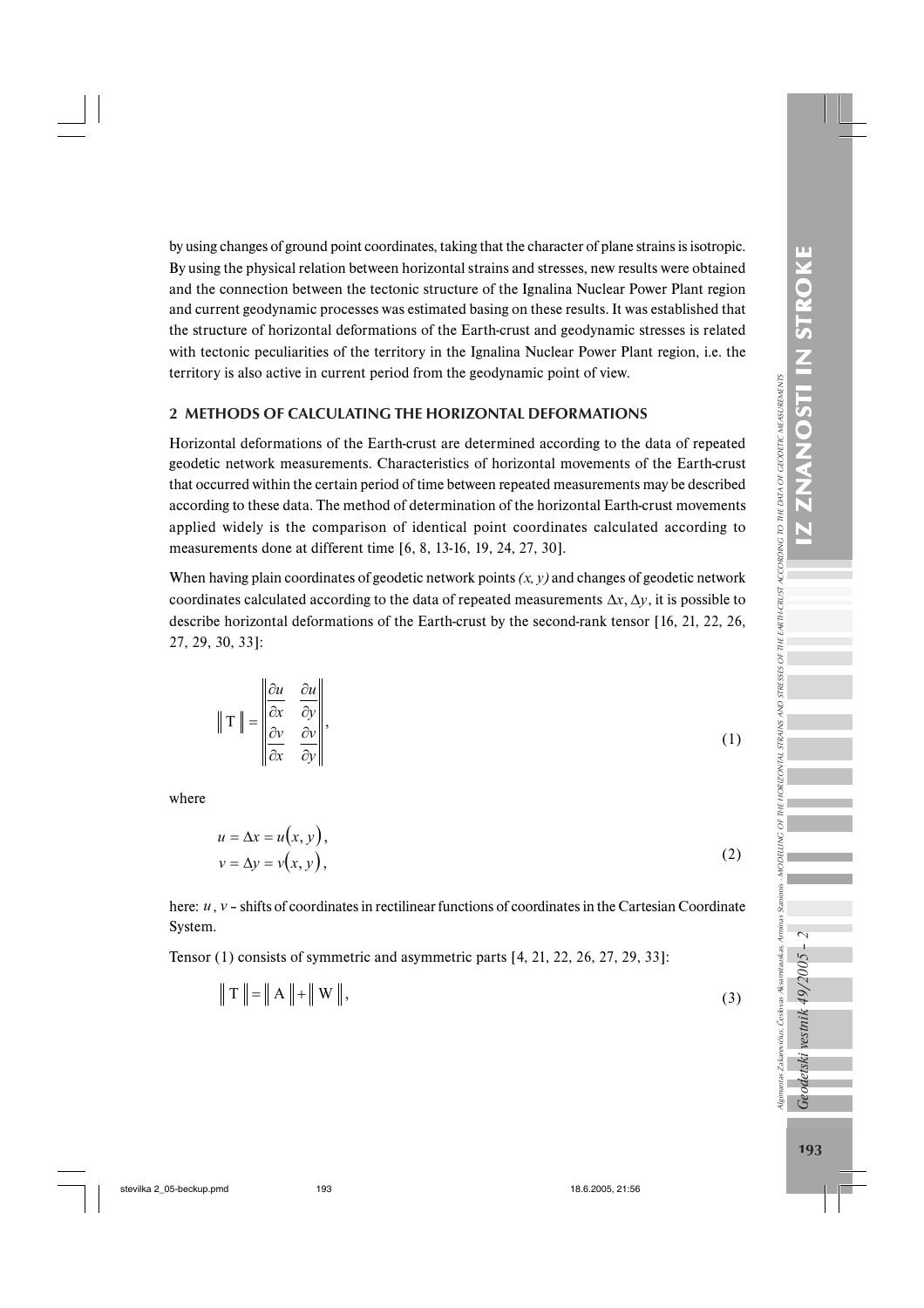$$
\|\mathbf{A}\| = \begin{vmatrix} \varepsilon_{11} & \frac{1}{2}\varepsilon_{12} \\ \frac{1}{2}\varepsilon_{12} & \varepsilon_{22} \end{vmatrix} = \begin{vmatrix} \varepsilon_{xx} & \frac{1}{2}\varepsilon_{xy} \\ \frac{1}{2}\varepsilon_{xy} & \varepsilon_{yy} \end{vmatrix} = \begin{vmatrix} \frac{\partial u}{\partial x} & \frac{1}{2} \left( \frac{\partial u}{\partial y} + \frac{\partial v}{\partial x} \right) \\ \frac{1}{2} \left( \frac{\partial u}{\partial y} + \frac{\partial v}{\partial x} \right) & \left( \frac{\partial v}{\partial y} \right) \end{vmatrix}, \quad (4)
$$

 $\mathbf{H}$ 

 $\sim$  11

$$
\|\mathbf{W}\| = \left\|\begin{array}{ccc} 0 & \frac{1}{2}\omega_{xy} \\ \frac{1}{2}\omega_{yx} & 0 \end{array}\right\| = \left\|\begin{array}{ccc} 0 & \frac{1}{2}\left(\frac{\partial u}{\partial y} - \frac{\partial v}{\partial x}\right) \\ \frac{1}{2}\left(\frac{\partial v}{\partial x} - \frac{\partial u}{\partial y}\right) & 0 \end{array}\right\|,\tag{5}
$$

here:  $\varepsilon_{xx}$ ,  $\varepsilon_{yy}$  – relative linear strains,  $\varepsilon_{xy}$  – relative shear strain;  $\omega_{xy}$ ,  $\omega_{yx}$  – rotations. Coefficients 2  $\frac{1}{1}$  at shear strains are formally necessary to recalculate elements of deformation tensor  $\|A\|$ ,

when passing from one coordinate system on to the other coordinate system, according to the same formulae as stress tensor components [3].

As it is seen from the formula (4), the relation between vector components of the Earth-crust strains

$$
\boldsymbol{\varepsilon} = \begin{bmatrix} \varepsilon_{xx} & \varepsilon_{yy} & \varepsilon_{xy} \end{bmatrix}^T \tag{6}
$$

and movements

$$
\mathbf{u} = \begin{bmatrix} u & v \end{bmatrix}^T \tag{7}
$$

exists.

In a general case, strains  $\varepsilon_{xx}$ ,  $\varepsilon_{yy}$ ,  $\varepsilon_{xy}$  are linked with movements *u*, *v* by three geometric (Koshi) equations in a horizontal plane at the point of deformed body [3, 5, 17, 32]:

$$
\begin{cases}\n\varepsilon_{xx} = \frac{\partial u}{\partial x}, \\
\varepsilon_{yy} = \frac{\partial v}{\partial y}, \\
\varepsilon_{xy} = \frac{\partial u}{\partial y} + \frac{\partial v}{\partial x}.\n\end{cases}
$$
\n(8)

In an operational-matrix form, Koshi geometric equations are written down [3, 29]: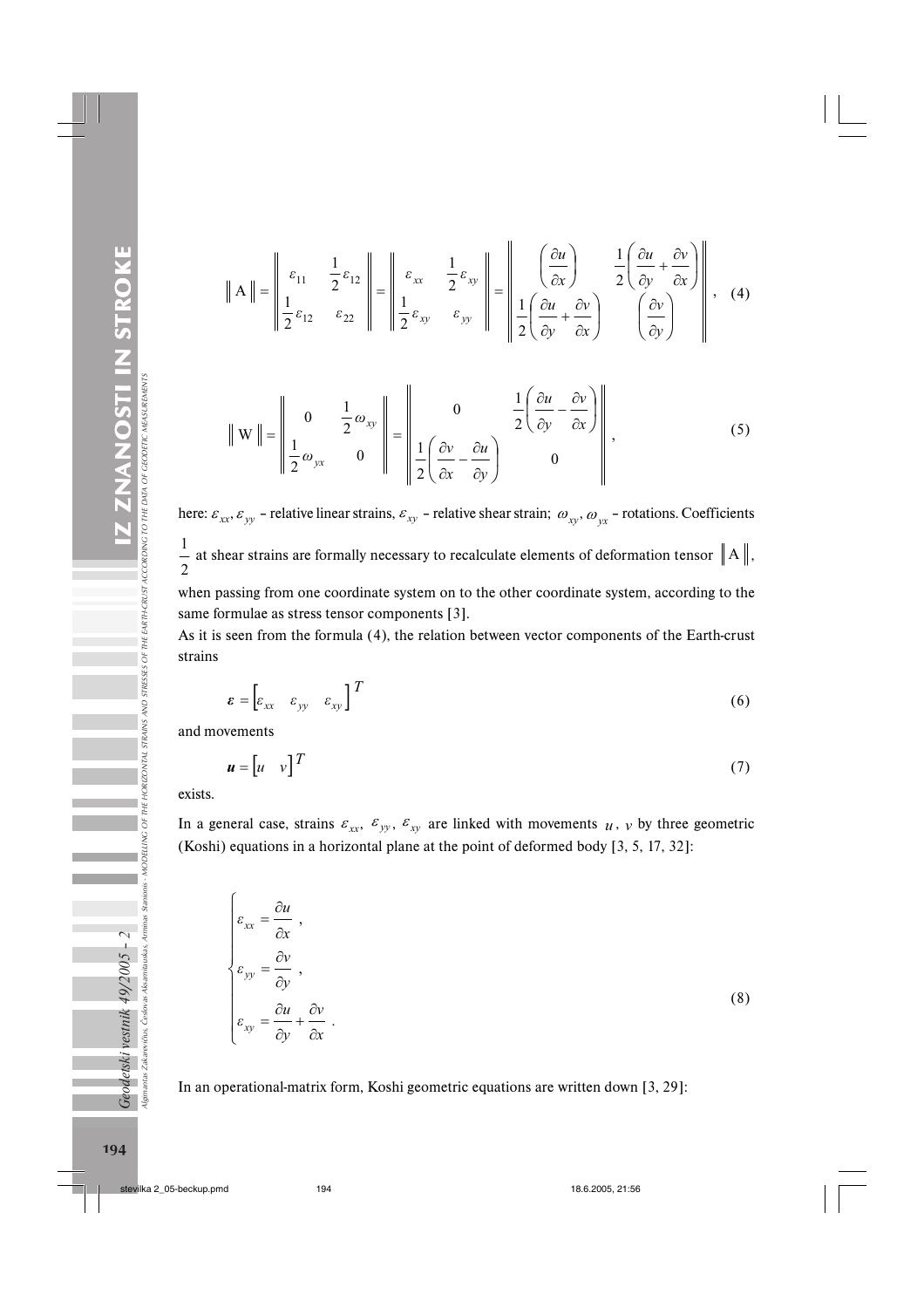lgimantas Zakarevčius, Čestovas Akamitauskas, Aminas Stanionis - MODELLING OF THE DATAS STAND STRESSES OF THE ENRTH-CRUST ACCORDING TO THE DATA OF GEODETIC MEASUREMENTS

$$
\boldsymbol{\varepsilon} = \nabla^T \cdot \boldsymbol{u} \,, \tag{9}
$$

here:  $\nabla$  - Hamilton operator. Transposed Hamilton operator [3, 5, 32]:

$$
\nabla^{T} = \begin{bmatrix} \frac{\partial}{\partial x} & 0 \\ 0 & \frac{\partial}{\partial y} \\ \frac{\partial}{\partial y} & \frac{\partial}{\partial x} \end{bmatrix}.
$$
 (10)

Strains for plane stress state  $\varepsilon_{xx} = 0$ ,  $\varepsilon_{xz} = 0$ ,  $\varepsilon_{zz} \neq 0$  [3, 23]:

$$
\varepsilon_{zz} = -\frac{v}{(1-v)} \cdot \left( \varepsilon_{xx} + \varepsilon_{yy} \right),\tag{11}
$$

here: *ν* − Poisson's ratio for the lithosphere (0,25) [1, 9],  $\varepsilon_{yz}$ ,  $\varepsilon_{xz}$ , – relative shear strains,  $\varepsilon_{zz}$ – relative linear strain.

## 3 RELATIONS BETWEEN GEODYNAMIC STRESSES AND HORIZONTAL STRAINS

When having horizontal relative linear and shear strains calculated, it is possible to estimate the change of geodynamic stresses, i.e. to determine changes of stresses occurred within a certain period of time.

The Hooke's law may be applied to model geodynamic stresses in a horizontal plane, by expressing the stresses in strains (stresses for plane stress state [23]:  $\sigma_{xz} = 0$ ,  $\sigma_{yz} = 0$ ,  $\sigma_{zz} = 0$ ) [25]:

$$
\begin{cases}\n\sigma_{xx} = \frac{E}{1 - v^2} \cdot \left( \varepsilon_{xx} + v \cdot \varepsilon_{yy} \right), \\
\sigma_{yy} = \frac{E}{1 - v^2} \cdot \left( \varepsilon_{yy} + v \cdot \varepsilon_{xx} \right), \\
\sigma_{xy} = 2 \cdot G \cdot \varepsilon_{xy} = \frac{E}{(1 + v)} \cdot \varepsilon_{xy} ,\n\end{cases}
$$
\n(12)

195

.<br>Geodetski vestnik 49/2005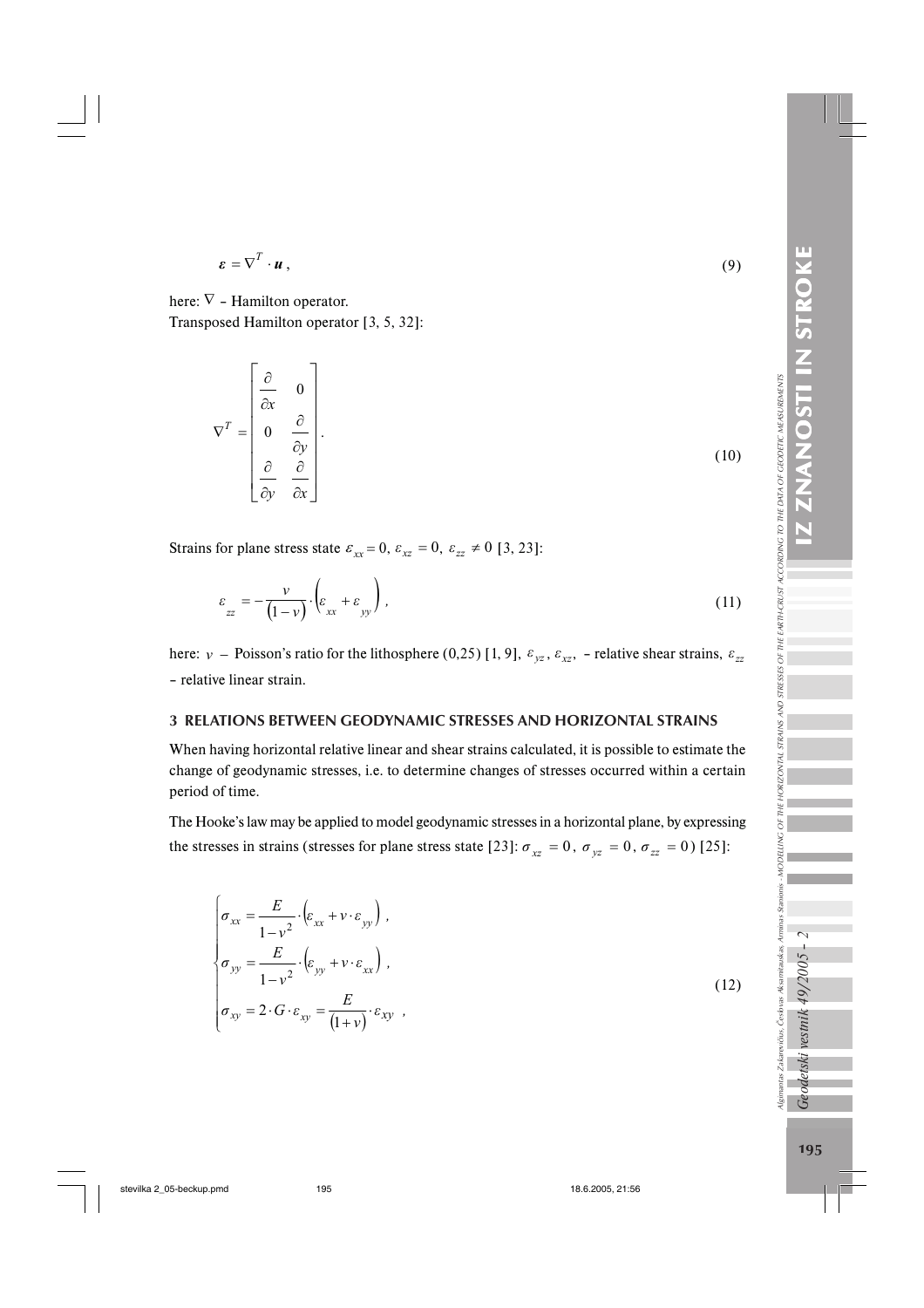here: *G* – shear modulus, *E* – Young's modulus for the lithosphere  $\left(7 \cdot 10^{10} \frac{18}{\epsilon^2}\right)$  $\overline{\phantom{a}}$ ·  $\mid$  $\left(7 \cdot 10^{10} \frac{\text{N}}{\text{m}^2}\right)$ m  $7 \cdot 10^{10} \frac{\text{N}}{\text{m}^2}$  [1, 9],  $\sigma_{xx}$ ,

 $\sigma_{yy}$ ,  $\sigma_{zz}$  – normal stresses,  $\sigma_{xy}$ ,  $\sigma_{xz}$ ,  $\sigma_{yz}$  – shear stresses.

The factor 2 in Eq. (12) is sometimes omitted in literature [7, 23] as a consequence of the already noted difference in the definition of the shearing strain.

Physical dependencies (12) may be written down in a matrix form [17, 32]:

$$
\sigma = K \cdot \varepsilon, \tag{13}
$$

here

$$
\boldsymbol{\sigma} = \begin{bmatrix} \sigma_{xx} & \sigma_{yy} & \sigma_{xy} \end{bmatrix}^T, \tag{14}
$$

$$
K = \frac{E}{1 - v^2} \cdot \begin{bmatrix} 1 & v & 0 \\ v & 1 & 0 \\ 0 & 0 & \frac{1 - v}{2} \end{bmatrix},
$$
 (15)

$$
\boldsymbol{\varepsilon} = \begin{bmatrix} \varepsilon_{xx} & \varepsilon_{yy} & \varepsilon_{xy} \end{bmatrix}^T,\tag{16}
$$

here:  $\sigma$  – geodynamic stress vector,  $\epsilon$  – vector of the horizontal Earth-crust strains,  $K$  – stiffness matrix.

Following the law of shear stress duality [3, 25]  $\sigma_{xy} = \sigma_{yx}$ . Accordingly, the geodynamic stress state in a horizontal plane is defined by the symmetric stress tensor [2, 3, 5, 17, 25, 32]:

$$
\widetilde{\sigma} = \begin{bmatrix} \sigma_{xx} & \sigma_{xy} \\ \sigma_{xy} & \sigma_{yy} \end{bmatrix} . \tag{17}
$$

The second-rank stress tensor  $\tilde{\sigma}$  is invariant with respect to the system of coordinates, i.e. it does not depend on the selection of coordinate system.

The principal geodynamic stresses are calculated from the quadratic equation [3, 33]:

$$
\sigma^2 - I_1 \cdot \sigma + I_2 = 0 \tag{18}
$$

that is obtained by extending the determinant [2, 3]: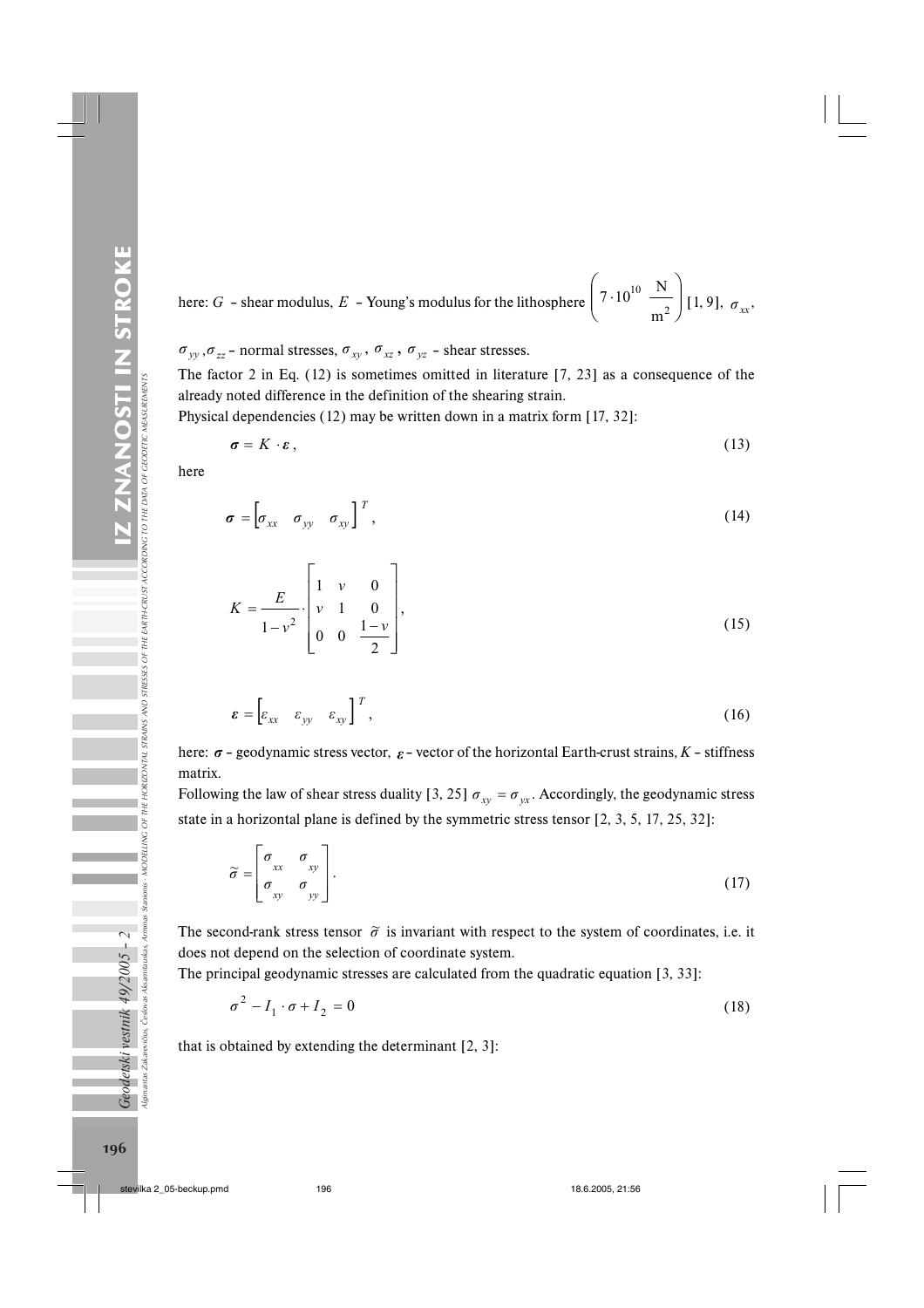Ilgimantas Zakarevičius, Česlovas Aksamitauskas, Arminas Stanioni

Geodetski vestnik 49/2005

$$
\det \begin{bmatrix} \sigma_{xx} - \sigma & \sigma_{xy} \\ \sigma_{xy} & \sigma_{yy} - \sigma \end{bmatrix} = \begin{vmatrix} \sigma_{xx} - \sigma & \sigma_{xy} \\ \sigma_{xy} & \sigma_{yy} - \sigma \end{vmatrix} = 0, \qquad (19)
$$

$$
I_1 = \sigma_{xx} + \sigma_{yy},\tag{20}
$$

$$
I_2 = \begin{vmatrix} \sigma_{xx} & \sigma_{xy} \\ \sigma_{xy} & \sigma_{yy} \end{vmatrix},
$$
 (21)

here:  $\sigma$  – the principal stresses,  $I_1$ ,  $I_2$  – stress tensor invariants.

After solution of quadratic equation (18), two actual roots  $\sigma_1$ ,  $\sigma_2$  ( $\sigma_1 \ge \sigma_2$ ) are obtained, i.e.

 $\sigma_1$  – the maximum principal stress,  $\sigma_2$  – the minimum principal stress.

## 4 MODELLING OF HORIZONTAL STRAINS AND GEODYNAMIC STRESSES 2-D OF THE EARTH-CRUST IN THE FINITE ELEMENT METHOD

A special polygon of 10 ground points deepened up to 2,5 m with forced centering was established for the measurement of horizontal movements of the Earth-crust in the region of Ignalina Nuclear Power Plant [28, 31]. The scheme of point location is presented in Fig. 1 and 2.

Points are arranged so that it would be possible to control the main blocks of the Earth-crust breaks. Measurements in the geodynamic polygon were done in 1998 and September 1999. The measurement was carried out with eight GPS devices of the Firm ASHTECH Z-Surveyor and Z-12. Measurements were carried out by specialists from the VGTU and the Danish company ,,Nellemann & Bjornkjar". The measurement programme consisted of 4 sessions. The duration of one session was 24 hours. Measurements in points 1, 2, 4, 6, 9, 10 were carried out in all 4 sessions, and measurements in points 3, 5, 7 and 8 were performed in 2 sessions. The measurement programme is presented in the table 1.

| Session | Point number |  |  |  |  |  |  |  |  |   |  |
|---------|--------------|--|--|--|--|--|--|--|--|---|--|
|         |              |  |  |  |  |  |  |  |  | v |  |
| . .     |              |  |  |  |  |  |  |  |  |   |  |
|         |              |  |  |  |  |  |  |  |  |   |  |
|         |              |  |  |  |  |  |  |  |  |   |  |
|         |              |  |  |  |  |  |  |  |  |   |  |

*Table 1. Measurement programme.*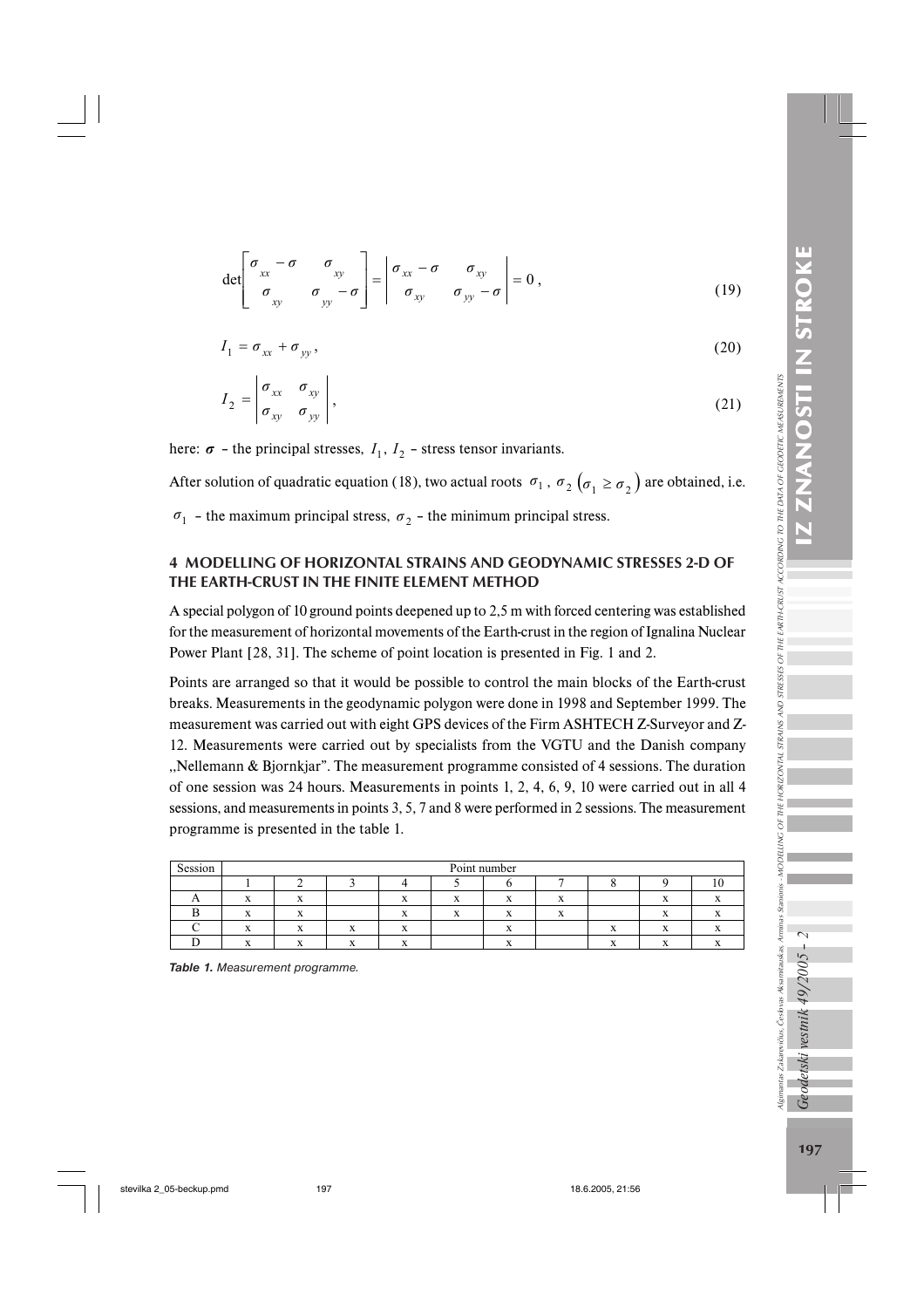ZNANOSTI IN STROKE *Geodetski vestnik 49/2005 – 2* IZ ZNANOSTI IN STROKE  $\overline{Geodetski}$ vestnik 49/2005 – 2 $\overline{111}$ M $\overline{SS11}$ M $\overline{SS200}$ anions - морешно от тне новігомил straus мо stresses of the entrierist according to the data of economic messurements Algimantas Zakarevičius, Česlovas Aksamitauskas, Arminas Stanionis - MODELLING OF THE HORIZONTAL STRAINS AND STRESSES OF THE EA

RTH-CRUST ACCORDING TO THE DATA OF GEODETIC MEASUREMENTS



*Fig. 1. The location scheme of the tectonic breaks and network of the finite elements at the Ignalina nuclear power plant (the finite element network consists of 16 quadrangles). Tectonic breaks (according to I. Juknelis, V. Marcinkevičius, I. Šeštokas and A. Šliaupa) discovered by: 1 – seismic survey, 2 – aeromagnetic survey, 3 – morphostructural analysis; 4 – Ignalina Nuclear Power Plant, 5 – finite element node, 6 – GPS point, 7 – finite element number.*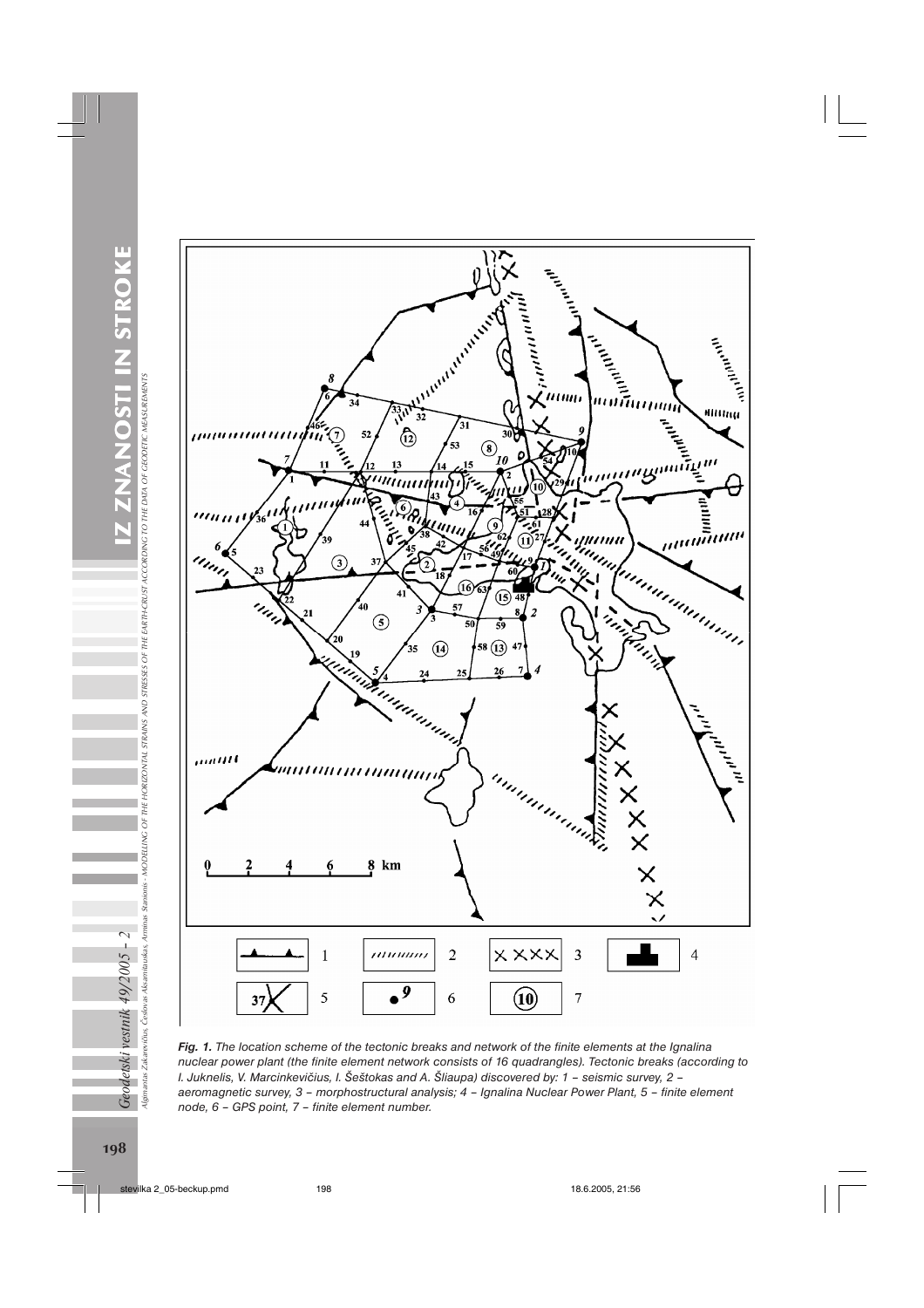

*Fig. 2. The location scheme of the tectonic breaks and network of the finite elements at the Ignalina nuclear power plant (the finite element network consists of 11 quadrangles). Tectonic breaks (according to I. Juknelis, V. Marcinkevičius, I. Šeštokas and A. Šliaupa) discovered by: 1 – seismic survey, 2 – aeromagnetic survey, 3 – morphostructural analysis; 4 – Ignalina Nuclear Power Plant, 5 – finite element node, 6 – GPS point, 7 – finite element number.*

Algimantas Zakarevičius, Česlovas Aksamitauskas, Arminas Stanionis

Geodetski vestnik 49/2005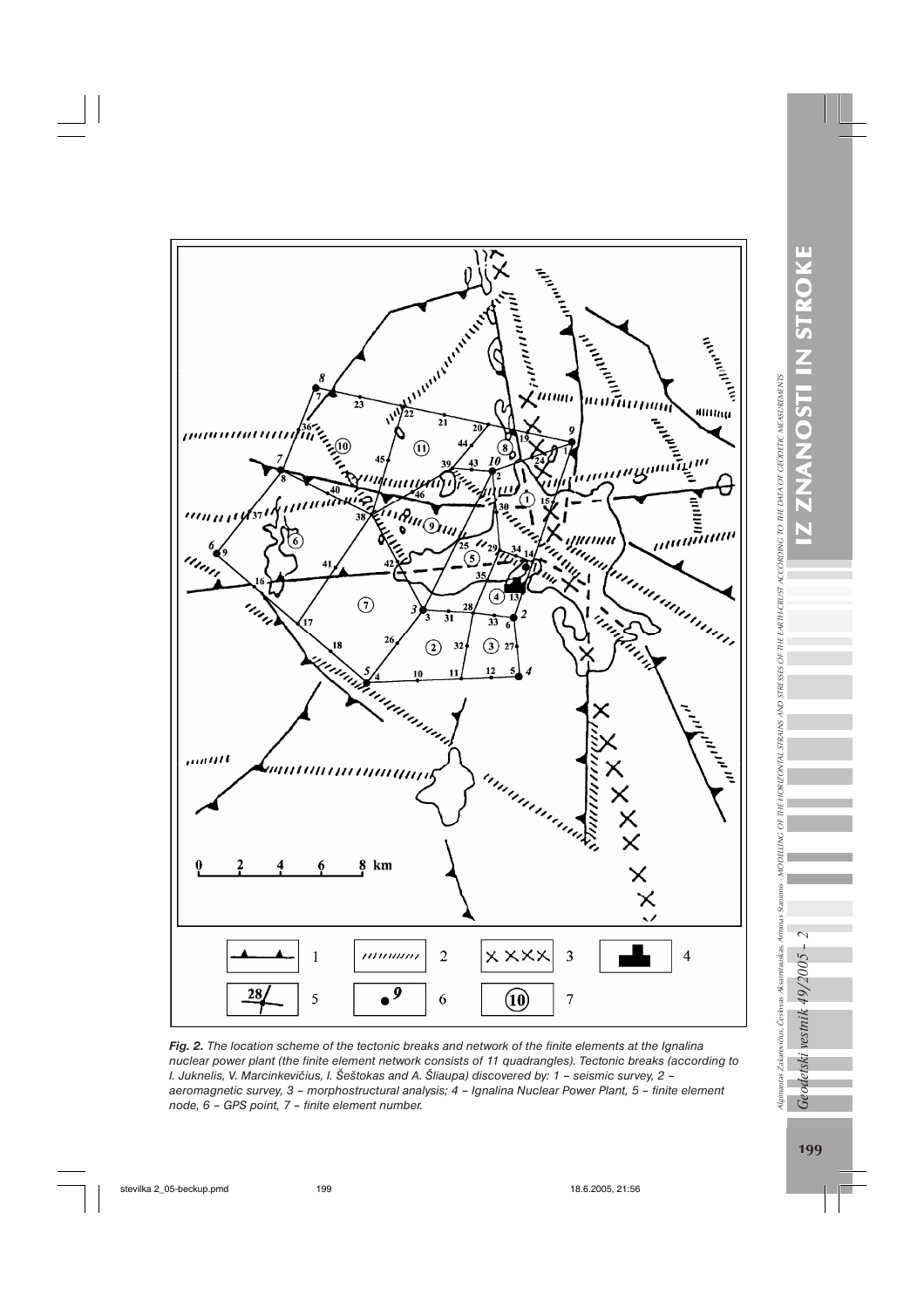Measurement data were processed in the Geodesy Institute of the VGTU and the Danish company ,,Nellemann & Bjornkjar" using the program packages GPPS and FILLNET.

It turned out that after processing of the results of measurements [18] the average quadratic errors of measurement of the distances between points of the polygon (precision of measured chords) were within the limits of  $0,3 - 2,4$  mm. The average quadratic errors of spatial coordinates did not exceed 1,2 mm. Changes of point coordinates within the period from September 1998 to September 1999 are presented in the table 2.

| Point number | $\Delta x$ (m) | $\Delta y$ (m) | Point number | $\Delta x$ (m) | $\Delta v$ (m) |
|--------------|----------------|----------------|--------------|----------------|----------------|
|              | 0.000          | 0.000          |              | $-0.006$       | 0.008          |
|              | 0.013          | 0.004          |              | 0.003          | 0.002          |
|              | 0.008          | 0.009          |              | $-0.010$       | $-0.002$       |
|              | 0.010          | 0.000          |              | 0,004          | 0.001          |
|              | 0.013          | 0.004          | 10           | 0,005          | 0.000          |

*Table 2. Changes of point coordinates.*

The geodynamic polygon of the Ignalina Nuclear Power Plant was chosen to carry out the studies, because the tectonic structure is complicated in this territory, the crystal foundation is split into blocks of different size, the main break systems – submeridian and latitude – have formed the number of subregional structures and also the Drűkđiai site of latitude direction [10, 20].





Very intensive anomalies of magnetic field are also distinguished in this region: the area of Drűkđiai ÄT anomalies was fixed, in the background of which the range of round anomalies with maximum value of 1350 nT is distinguished [20].

According to the methods of calculation presented, two plane (2-D) models of geometric body were made to model horizontal strains and stresses of the Earth-crust. The finite element method was applied with a presumption that the character of limited size finite element deformations chosen is isotropic. The first two-dimension model of geometric body is made from 16 finite elements (quadrangles) (Fig. 1). The second model of geometric body is made from 11 finite elements (quadrangles) (Fig. 2). The expansion of territory studied in finite elements, taking into account the positions of initial points and conditions of expansion, was carried out using the program package *Ansys* [2].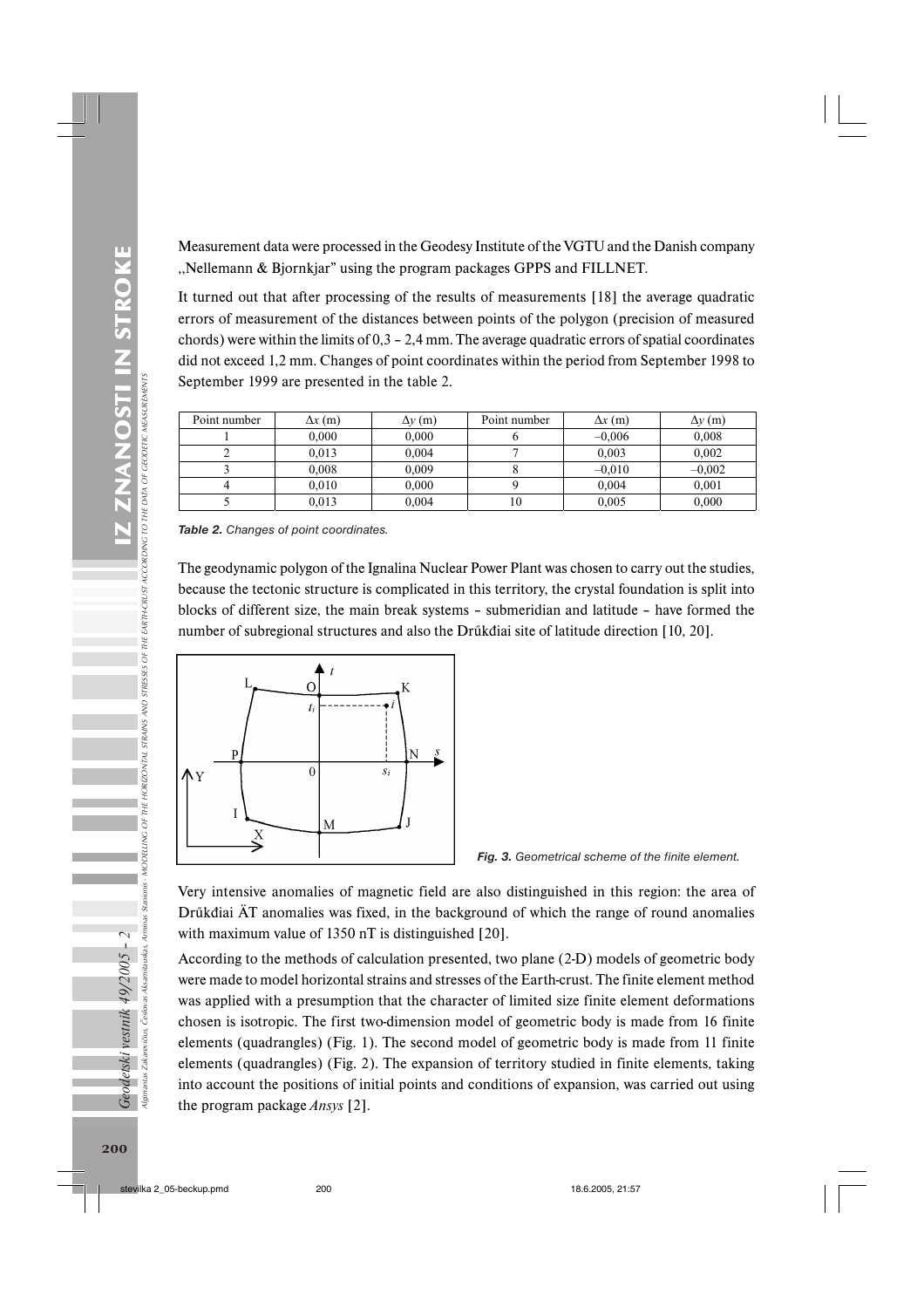Ilgimantas Zakarevičius, Česlovas Aksamitauskas, Arminas Stanionis

Geodetski vestnik 49/2005

. MODELING OF THE HORIZONTAL STRAINS AND STRESSES OF THE EARTH-CRUST ACCORDING TO THE DATA OF GEODETIC MEASUREMENTS

The quadrangle is described by eight nodes: I, J, K, L, M, N, O and P. The geometry of the finite element, the distribution of nodes and the system of coordinates are presented in theFig. 3. Each node of the quadrangle has two degrees of freedom: movements in the directions of north and east.

Deformation of the finite element is described by formulae [2, 32]:

$$
u_{i} = \frac{1}{4} \left( u_{I} \left( 1 - s_{i} \right) \left( 1 - t_{i} \right) \left( - s_{i} - t_{i} - 1 \right) + u_{J} \left( 1 + s_{i} \right) \left( 1 - t_{i} \right) \left( s_{i} - t_{i} - 1 \right) + u_{K} \left( 1 + s_{i} \right) \left( 1 + t_{i} \right) \left( s_{i} + t_{i} - 1 \right) + u_{L} \left( 1 - s_{i} \right) \left( 1 + t_{i} \right) \left( - s_{i} + t_{i} - 1 \right) \right) + \frac{1}{2} \left( u_{M} \left( 1 - s_{i}^{2} \right) \left( 1 - t_{i} \right) + u_{N} \left( 1 + s_{i} \right) \left( 1 - t_{i}^{2} \right) + u_{O} \left( 1 - s_{i}^{2} \right) \left( 1 + t_{i} \right) + u_{P} \left( 1 - s_{i} \right) \left( 1 - t_{i}^{2} \right) \right),
$$
\n(22)

$$
v_i = \frac{1}{4} \Big( v_I \Big( 1 - s_i \Big) \Big( 1 - t_i \Big) \Big( - s_i - t_i - 1 \Big) + v_J \Big( 1 + s_i \Big) \Big( 1 - t_i \Big) \Big( s_i - t_i - 1 \Big) +
$$
  
+ 
$$
v_K \Big( 1 + s_i \Big) \Big( 1 + t_i \Big) \Big( s_i + t_i - 1 \Big) + v_L \Big( 1 - s_i \Big) \Big( 1 + t_i \Big) \Big( - s_i + t_i - 1 \Big) \Big) +
$$
  
+ 
$$
\frac{1}{2} \Big( v_M \Big( 1 - s_i^2 \Big) \Big( 1 - t_i \Big) + v_N \Big( 1 + s_i \Big) \Big( 1 - t_i^2 \Big) + v_O \Big( 1 - s_i^2 \Big) \Big( 1 + t_i \Big) + v_P \Big( 1 - s_i \Big) \Big( 1 - t_i^2 \Big) \Big) ,
$$
  
(23)

here:  $u_1$ ,  $u_2$ ,  $u_k$ ,  $u_k$ ,  $u_M$ ,  $u_N$ ,  $u_O$ ,  $u_P$ ,  $v_I$ ,  $v_J$ ,  $v_K$ ,  $v_L$ ,  $v_M$ ,  $v_N$ ,  $v_O$ ,  $v_P$  -shifts of node coordinates,  $s_i$ ,  $t_i$  – values of conditional coordinates of calculated points (the range from -1 to +1 in the finite element) (Fig. 3).

The shift of nodes of the finite elements was calculated using *Ansys* code. When calculating shifts of nodes, the obtained mechanical plane model of isotropic body deformations is estimated according to the information of initial points.

It is impossible to determine absolute indices of the Earth-crust deformations from the beginning of deformation development according to the geodetic measuring; it is only possible to determine the change increments of deformations within a certain period of time from initial to repeated measurements. Therefore, basing oneself on geodetic measuring and functional dependency of strains and geodynamic stresses, it is possible to calculate changes of geodynamic stresses within the period of time between repeated measurements.

Relative linear and shear horizontal strains, changes of normal and shear stresses and changes of the principal stresses were estimated in the finite element nodes. Values of changes of horizontal strains and geodynamic stresses are presented in tables 3 and 4. Directions of the principal stresses of the finite element are presented in Fig. 4 and 5. The principal stresses are perpendicular to each other.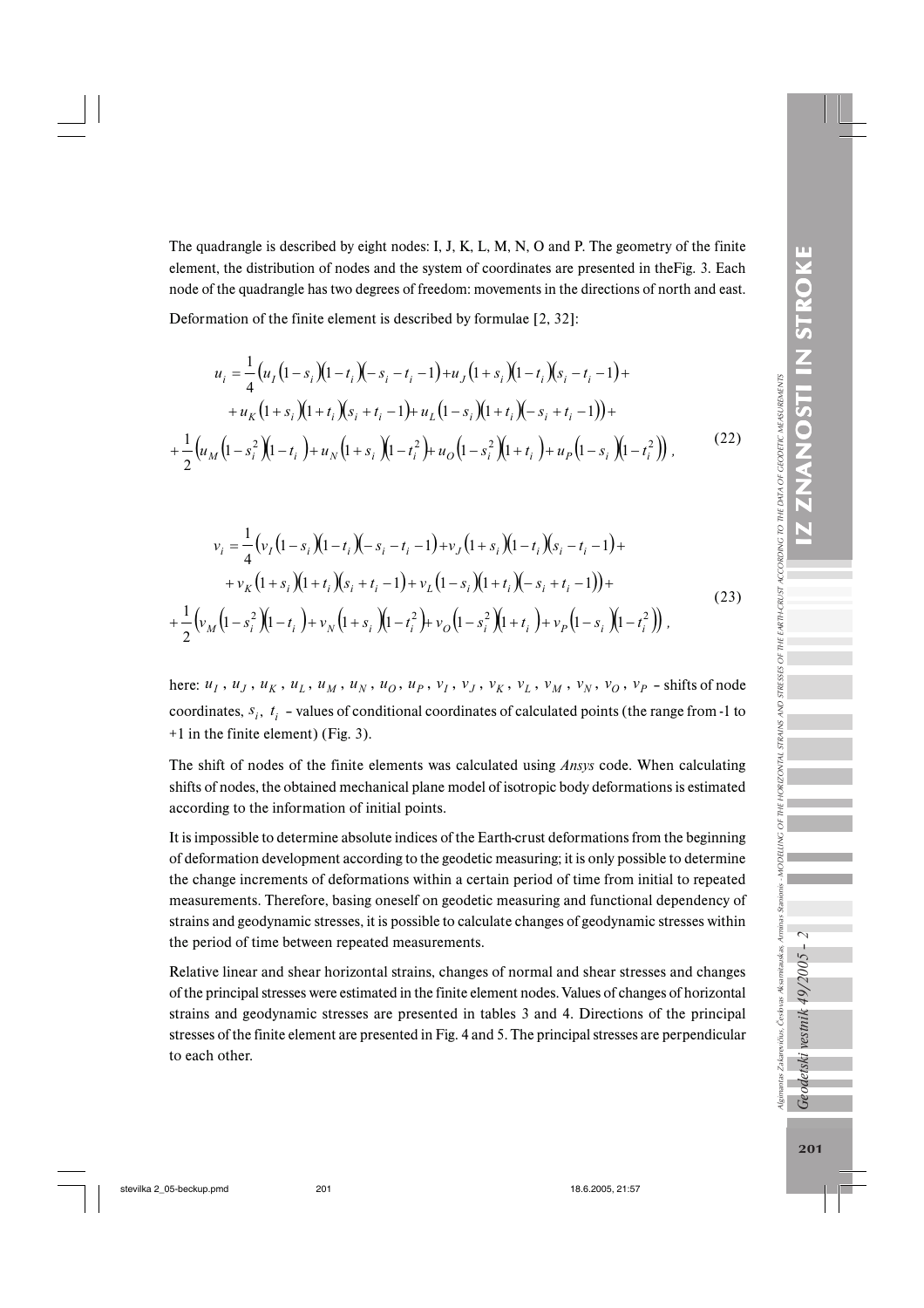| Node<br>number | $\varepsilon_{xx} \cdot 10^{-6}$ | $\varepsilon_{yy} \cdot 10^{-6}$ | $\varepsilon_{zz} \cdot 10^{-\,6}$ | $\varepsilon_{\text{xy}}\cdot 10^{-6}$ | $\sigma_{xx}$ , MPa | $\sigma_{\mathit{y} \mathit{y}}$ , MPa | $\sigma_{_{X\!V}}$ , MPa | $\sigma_1$ , MPa | $\sigma$ <sub>2</sub> , MPa |
|----------------|----------------------------------|----------------------------------|------------------------------------|----------------------------------------|---------------------|----------------------------------------|--------------------------|------------------|-----------------------------|
| 1              | 0.563                            | 0.006                            | $-0,190$                           | $-2,520$                               | 0,042               | 0,011                                  | $-0,071$                 | 0,099            | $-0,046$                    |
| $\overline{2}$ | $-0.096$                         | 0,006                            | 0.030                              | $-0.866$                               | $-0,007$            | $-0.001$                               | $-0.024$                 | 0,020            | $-0,029$                    |
| 3              | $-0.753$                         | 0,199                            | 0,185                              | $-1,105$                               | $-0.053$            | 0,001                                  | $-0.031$                 | 0,015            | $-0.067$                    |
| $\overline{4}$ | 0.089                            | $-1,940$                         | 0,617                              | 0,306                                  | $-0,030$            | $-0.143$                               | 0,009                    | $-0,029$         | $-0,144$                    |
| 5              | $-1,647$                         | 0,322                            | 0,442                              | 1,755                                  | $-0.117$            | $-0,007$                               | 0,049                    | 0,012            | $-0,136$                    |
| 6              | 0.869                            | $-5,416$                         | 1,516                              | 3,464                                  | $-0,036$            | $-0,388$                               | 0,097                    | $-0,011$         | $-0.413$                    |
| $\overline{7}$ | $-3,143$                         | $-0,302$                         | 1,148                              | 3,537                                  | $-0,240$            | $-0,081$                               | 0,099                    | $-0,034$         | $-0,288$                    |
| 8              | 1,621                            | $-1,686$                         | 0,022                              | 2,812                                  | 0,090               | $-0,096$                               | 0,079                    | 0,119            | $-0,125$                    |
| 9              | $-1,947$                         | 0,860                            | 0,362                              | $-6,257$                               | $-0,129$            | 0,028                                  | $-0,175$                 | 0,141            | $-0,243$                    |
| 10             | 0.004                            | $-0,453$                         | 0,150                              | $-0,290$                               | $-0,008$            | $-0,034$                               | $-0,008$                 | $-0,006$         | $-0,036$                    |
| 12             | 0.284                            | $-1,081$                         | 0,266                              | 1,046                                  | 0,001               | $-0.075$                               | 0,029                    | 0,011            | $-0.085$                    |
| 14             | $-0,350$                         | $-0.071$                         | 0,140                              | 0.151                                  | $-0.027$            | $-0.012$                               | 0,004                    | $-0,011$         | $-0,029$                    |
| 17             | 0,029                            | $-0,648$                         | 0,206                              | 0,068                                  | $-0,010$            | $-0,048$                               | 0,002                    | $-0,010$         | $-0.048$                    |
| 20             | 0,091                            | $-0,414$                         | 0,108                              | 1,586                                  | $-0,001$            | $-0,029$                               | 0,044                    | 0,031            | $-0,062$                    |
| 22             | $-0,444$                         | 0.108                            | 0.112                              | $-0,620$                               | $-0.031$            | 0,000                                  | $-0.017$                 | 0,008            | $-0.039$                    |
| 25             | 0.198                            | 0,237                            | $-0,145$                           | 0,878                                  | 0,019               | 0,021                                  | 0,025                    | 0,045            | $-0,004$                    |
| 28             | 0,255                            | $-0,047$                         | $-0,069$                           | 0,765                                  | 0,018               | 0,001                                  | 0,021                    | 0,033            | $-0.013$                    |
| 31             | 0,175                            | 0,108                            | $-0.094$                           | 0,132                                  | 0,015               | 0,011                                  | 0,004                    | 0,017            | 0,009                       |
| 33             | $-0,496$                         | 1,101                            | $-0,202$                           | $-0,437$                               | $-0,016$            | 0,073                                  | $-0,012$                 | 0,075            | $-0.018$                    |
| 37             | $-0,027$                         | $-0,586$                         | 0,204                              | $-0,581$                               | $-0.013$            | $-0,044$                               | $-0,016$                 | $-0,006$         | $-0,051$                    |
| 38             | $-0.095$                         | $-0.511$                         | 0,202                              | $-0,186$                               | $-0.017$            | $-0,040$                               | $-0,005$                 | $-0.016$         | $-0.041$                    |
| 49             | $-0,301$                         | $-1,143$                         | 0,481                              | 0,812                                  | $-0,044$            | $-0.091$                               | 0,023                    | $-0,035$         | $-0,100$                    |
| 50             | $-1,354$                         | $-0,196$                         | 0,517                              | $-0.610$                               | $-0,105$            | $-0,040$                               | $-0.017$                 | $-0.036$         | $-0,109$                    |
| 51             | $-0,054$                         | 0,424                            | $-0,123$                           | $-2,580$                               | 0,004               | 0,031                                  | $-0,072$                 | 0,091            | $-0.056$                    |

*Table 3. Horizontal deformations and changes of geodynamic stresses (results were obtained using the finite element network consisting of 16 quadrangles).*

| Node<br>number | $\varepsilon_{xx} \cdot 10^{-6}$ | $\varepsilon_{yy} \cdot 10^{-6}$ | $\varepsilon_{zz}\cdot 10^{-\,6}$ l | $\varepsilon_{xy} \cdot 10^{-6}$ | $\sigma_{xx}$ , MPa | $\sigma_{_{\it YV}}$ , MPa | $\sigma_{\textit{xy}}$ , MPa | $\sigma_1$ , MPa | $\sigma_2$ , MPa |
|----------------|----------------------------------|----------------------------------|-------------------------------------|----------------------------------|---------------------|----------------------------|------------------------------|------------------|------------------|
|                | 0.143                            | $-0.901$                         | 0,253                               | $-0.911$                         | $-0.006$            | $-0.065$                   | $-0.026$                     | 0.003            | $-0.074$         |
| $\overline{c}$ | 0,026                            | $-0,184$                         | 0.053                               | $-0.114$                         | $-0.002$            | $-0.013$                   | $-0,003$                     | $-0,001$         | $-0.014$         |
| 3              | $-0,432$                         | 0.010                            | 0,141                               | $-0,441$                         | $-0.032$            | $-0.007$                   | $-0,012$                     | $-0,002$         | $-0,037$         |
| 4              | 0.397                            | $-1,824$                         | 0.476                               | 0.774                            | $-0.004$            | $-0,129$                   | 0.022                        | $-0,001$         | $-0,132$         |
| 5              | $-2,589$                         | $-0,225$                         | 0,938                               | 4,372                            | $-0,197$            | $-0.065$                   | 0,122                        | 0,008            | $-0,270$         |
| 6              | 0,293                            | $-0,845$                         | 0.184                               | 1,098                            | 0,006               | $-0.058$                   | 0,031                        | 0.019            | $-0.070$         |
| 7              | 0,364                            | $-4,263$                         | 1,300                               | 3,033                            | $-0.052$            | $-0,312$                   | 0.085                        | $-0.027$         | $-0.337$         |
| 8              | 0,540                            | $-0.070$                         | $-0.157$                            | $-1,645$                         | 0,039               | 0,005                      | $-0,046$                     | 0,071            | $-0,027$         |
| 9              | $-1,439$                         | 0.168                            | 0.424                               | 1,438                            | $-0,104$            | $-0.014$                   | 0,040                        | 0,001            | $-0,120$         |
| 11             | $-0,145$                         | 0,207                            | $-0.021$                            | 0.419                            | $-0,007$            | 0,013                      | 0.012                        | 0.018            | $-0.012$         |
| 14             | 0,237                            | $-0.353$                         | 0.039                               | $-1,484$                         | 0,011               | $-0,022$                   | $-0,042$                     | 0.039            | $-0,050$         |
| 17             | $-0.090$                         | $-0.070$                         | 0.053                               | 0.482                            | $-0,008$            | $-0,007$                   | 0.014                        | 0,006            | $-0,021$         |
| 20             | 0.093                            | 0,304                            | $-0.133$                            | 0.183                            | 0,013               | 0,024                      | 0.005                        | 0,026            | 0,011            |
| 22             | $-0,405$                         | 0.883                            | $-0.159$                            | $-0.047$                         | $-0.014$            | 0,058                      | $-0,001$                     | 0.058            | $-0.014$         |
| 28             | $-0.930$                         | $-0,135$                         | 0,355                               | 1,191                            | $-0.072$            | $-0,027$                   | 0,033                        | $-0.010$         | $-0,090$         |
| 29             | 0,012                            | $-1,037$                         | 0.341                               | $-0,595$                         | $-0.018$            | $-0.077$                   | $-0.017$                     | $-0.014$         | $-0,082$         |
| 38             | $-0,042$                         | $-0.859$                         | 0,300                               | 0.303                            | $-0.019$            | $-0,065$                   | 0,008                        | $-0.018$         | $-0,066$         |
| 39             | $-0,554$                         | $-0.099$                         | 0,218                               | $-0,205$                         | $-0,043$            | $-0.018$                   | $-0.006$                     | $-0.016$         | $-0,044$         |

*Table 4. Horizontal deformations and changes of geodynamic stresses (results were obtained using the finite element network consisting of 11 quadrangles).*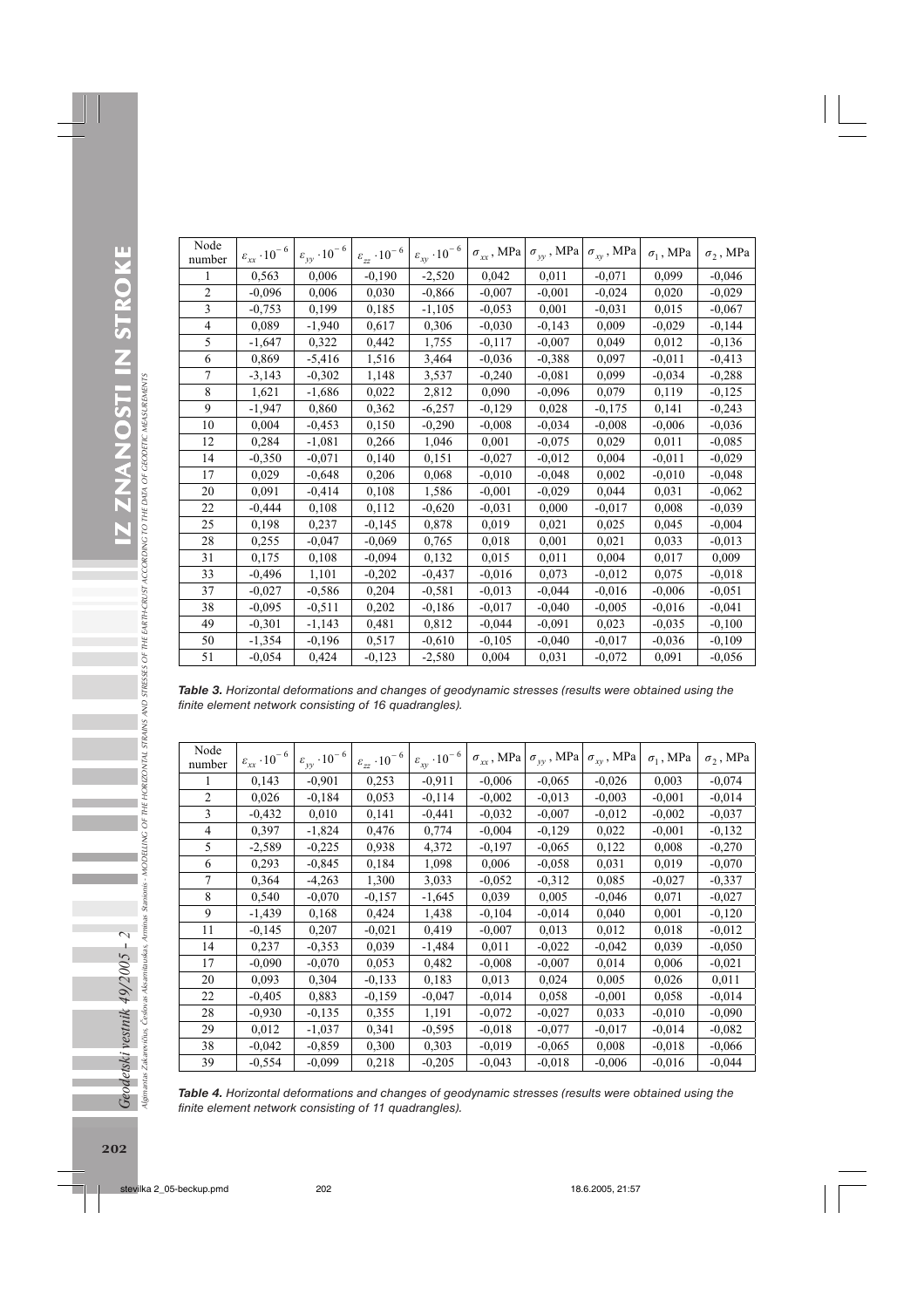

*Fig. 4. Directions of changes of the principal geodynamic Earth-crust stresses (the finite element network consists of 16 quadrangles). Tectonic breaks (according to I. Juknelis, V. Marcinkevičius, I. Šeštokas and A. Šliaupa) discovered by: 1 – seismic survey, 2 – aeromagnetic survey, 3 – morphostructural analysis; 4 – Ignalina nuclear power plant, 5 – GPS point, 6 – the principal stresses (1 – maximum change of the principal stress, 2 – minimum change of the principal stress).*

Geodetski vestnik 49/2005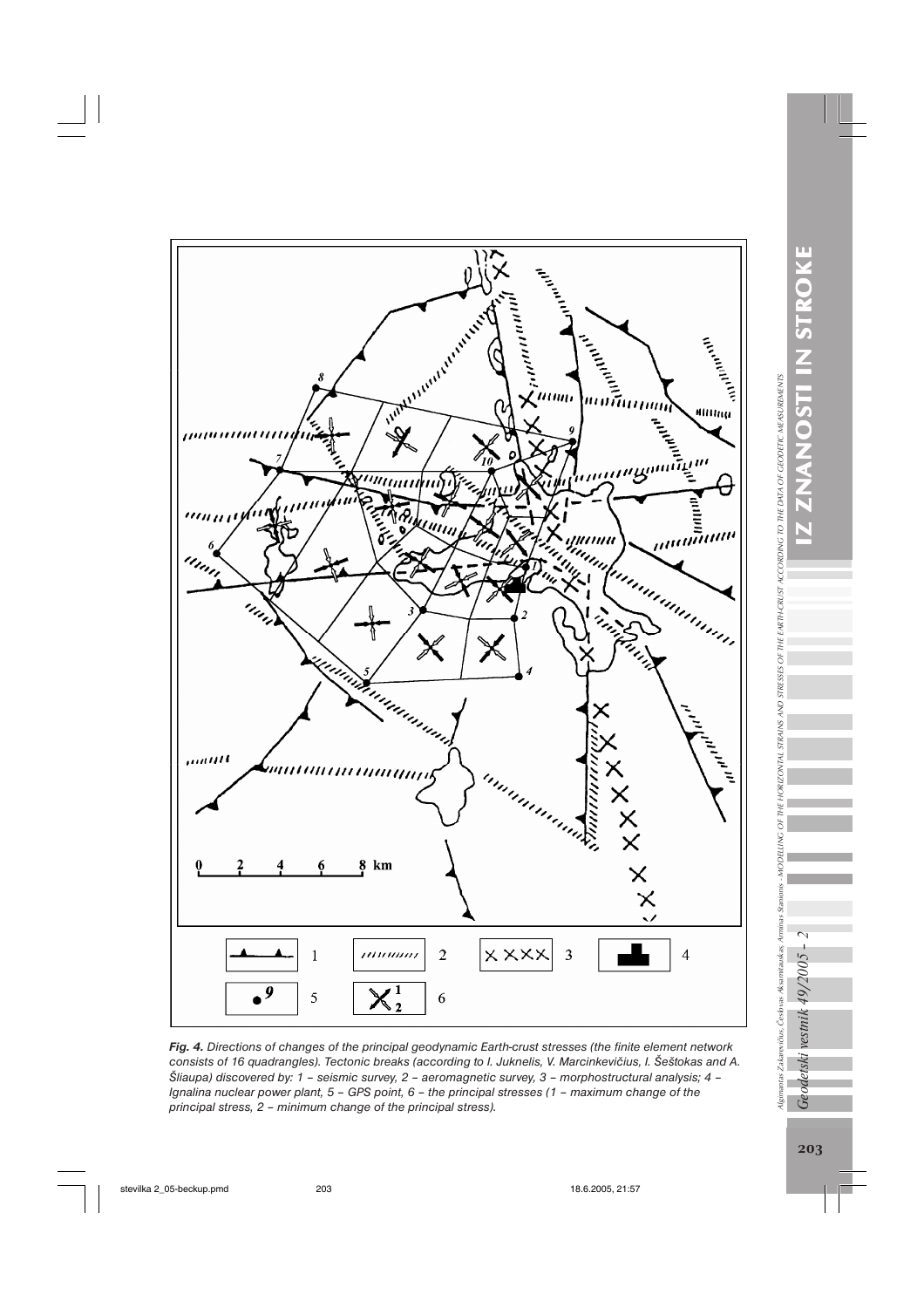RTH-CRUST ACCORDING TO THE DATA OF GEODETIC MEASUREMENTS



*Fig. 5. Directions of changes of the principal geodynamic Earth-crust stresses (the finite element network consists of 11 quadrangles). Tectonic breaks (according to I. Juknelis, V. Marcinkevičius, I. Šeštokas and A. Šliaupa) discovered by: 1 – seismic survey, 2 – aeromagnetic survey, 3 – morphostructural analysis; 4 – Ignalina nuclear power plant, 5 – GPS point, 6 – the principal stresses (1 – maximum change of the principal stress, 2 – minimum change of the principal stress).*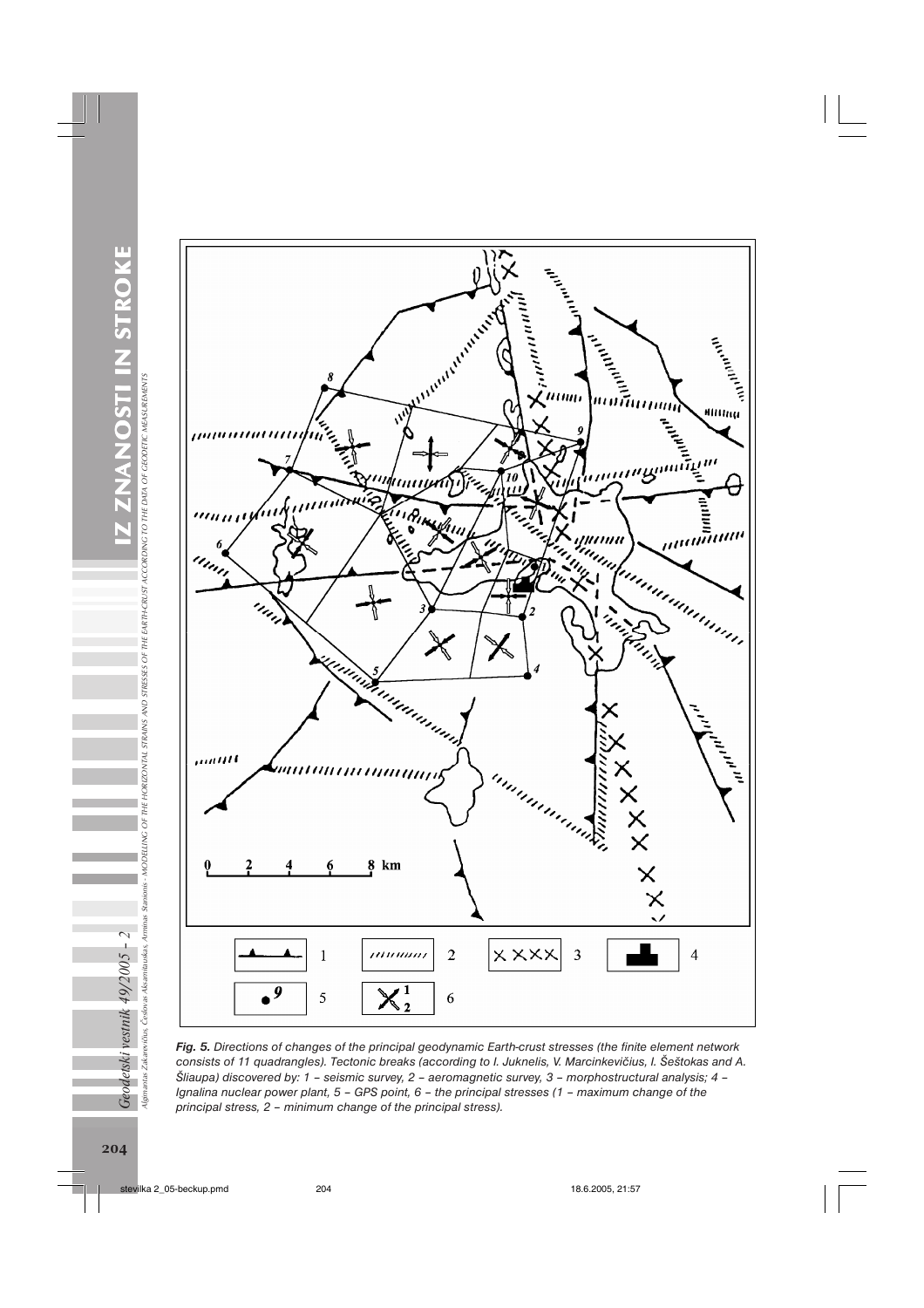Ilgimantas Zakarevičius, Česlovas Aksamitauskas, Arminas Stanionis

When using the results of modelling analysis (Fig. 4 and 5), some laws of distribution of changes of the principal stresses of the Earth-crust that are related with the tectonic structure of the territory [10] and geophysical fields [12] are noticed in the Ignalina Nuclear Power Plant region. Changes of maximum stresses are almost parallel, and changes of minimum stresses are perpendicular to breaks of the crystal foundation.

The results of horizontal strains and geodynamic stresses of the Earth-crust in the Ignalina Nuclear Power Plant region established in modelling by the finite element method do not contradict [28, 31] the results obtained from studies.

## 5 CONCLUSIONS

1. The modelling of horizontal strains and geodynamic stresses of the Earth-crust according to the data of geodetic measurements, computed with the finite element method, details the structure of current tectonic activity in the research territory and facilitates the geotectonic interpretation of measurement results.

- 2. By applying the program package *Ansys* to model strains and stresses of the Earth-crust by the finite element method, the mechanical model of isotropic body deformations is estimated. The model of horizontal strains and stresses of the Earth-crust made in this way corresponds better to the actual physical process occurring in the Earth-crust than models made on the basis of rectilinear geometrical interpolation.
- 3. The tensor analysis methods that are invariant with respect to the system of coordinates may be applied in determining relation between horizontal strains of the Earth-crust and geodynamic stresses and laws of their change. Having expressed stresses in strains according to the Hooke's law, new data – changes of geodynamic stresses were obtained.
- 4. Using the methods of estimation the plane stresses suggested, it is possible to determine geodynamic laws of current tectonic and local movements occurring in the Earth-crust. The change of the geodynamic Earth-crust stresses was estimated and the changes of stress between repeated measurements were determined in the Ignalina Nuclear Power Plant region. It is obvious from the results obtained that the significant change of geodynamic stresses occurs in the territory.
- 5. The model of the horizontal Earth-crust movements made by the finite element method in the Ignalina Nuclear Power Plant region has clear connections with the tectonic structure of the Earth-crust. The orientation of change directions of the principal maximum stresses is close to the directions of the main breaks of the Earth-crust in this territory and changes from –0,036 MPa to 0,141 MPa, and the orientation of change directions of minimum stresses is perpendicular to the tectonic breaks and changes from -0,413 MPa to 0,011 MPa. The prevailing direction of geotectonic pressure of the Earth-crust in this region is perpendicular to the break zone crossing the Lake Drűkđiai that goes from west to east and makes a turn to southeast in the eastern part of the Lake Drűkđiai.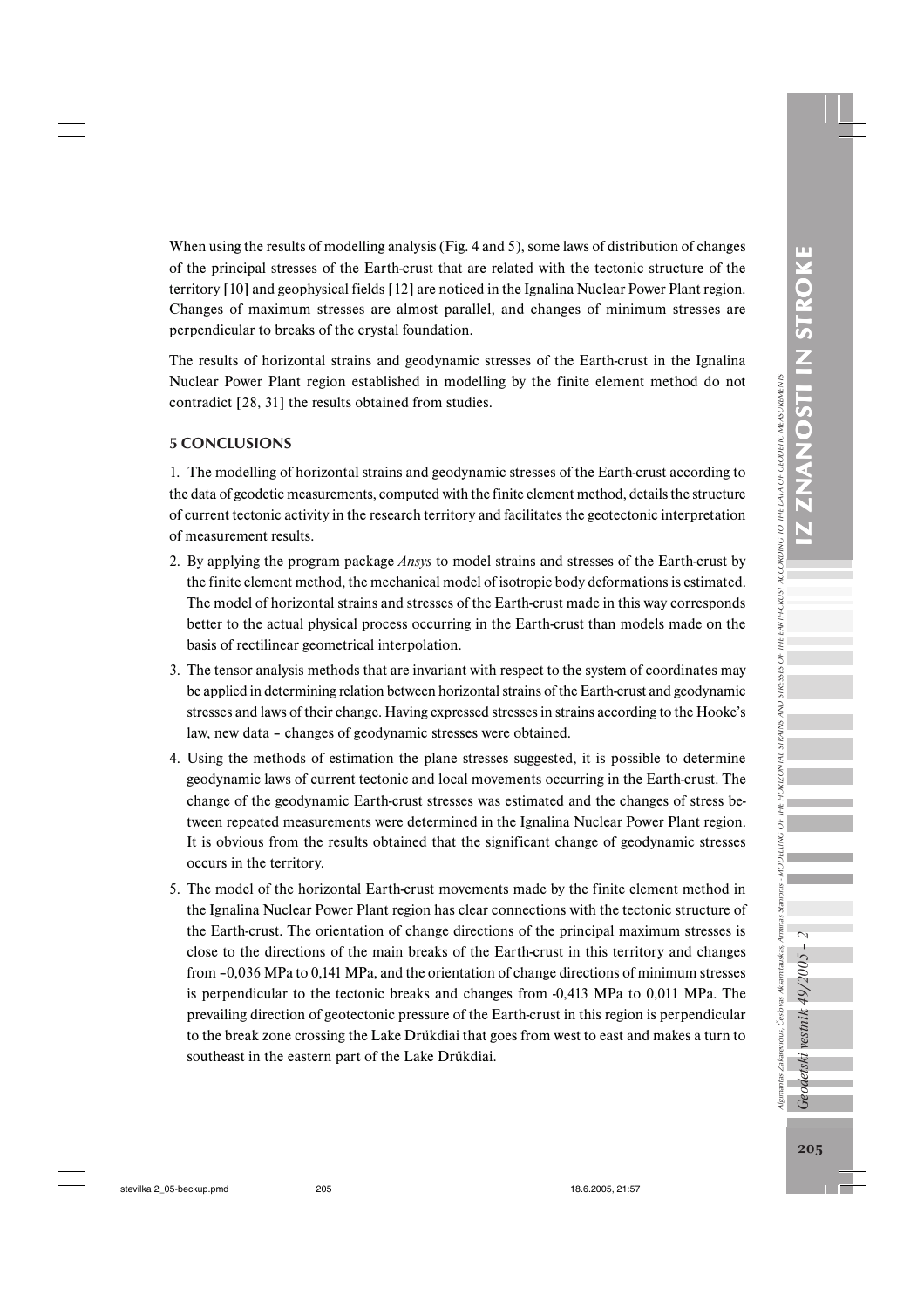#### References

- 1. Angevine, Ch. L.; Heller, P. L.; Paola, Ch. Quantitative sedimentary basin modelling. A.A.P.G. continuing education course note, Series 32, Tulsa. 133 p.
- 2. Ansys Theory Reference. Tenth Edition. SAS IP, Inc., 1998.
- 3. Atkočiűnas, J.; Nagevičius, J. Foundations of the theory of elasticity (Tamprumo teorijos pagrindai). Vilnius: Technika, 2000. 264 p. (in Lithuanian).
- 4. Calais, E.; Galisson, L.; Stéphan, J.-F.; Delteil, J.; Deverchčre, J.; Larroque, C.; Mercier de Lépinay, B.; Popoff, M.; Sosson, M. Crustal strain in the Southern Alps, France, 1948–1998. Tectonophysics, Vol 319, Issue 1. Elsevier Science B. V., 2000, p. 1–17.
- 5. Čyras, A.; Borkowski, A.; Karkauskas, R. Theory and methods of optimization of rigid-plastic systems. Vilnius: Technika, 2004. 354 p.
- 6. Ferhat, G.; Feigl, K. L.; Ritz, J.-F.; Souriau, A. Geodetic measurement of tectonic deformation in the southern Alps and Provence, France, 1947–1994. Earth and Planetary Science Letters, Vol 159, Issues 1-2. Elsevier Science B. V., 1998, p. 35–46.
- 7. Jaeger, J. C. Elasticity, fracture and flow: with engineering and geological applications.  $3<sup>rd</sup>$  ed. London: Methuen, 1969. 268 p.
- 8. Kahle, H.-G.; Müller, M. V.; Geiger, A.; Danuser, G.; Mueller, S.; Veis, G.; Billiris, H.; Paradissis, D. The strain field in northwestern Greece and the Ionian Islands: results inferred from GPS measurements. Tectonophysics, Vol 249, Issues 1–2. Elsevier Science B. V., 1995, p. 41–52.
- 9. Lesne, O.; Calais, E.; Deverchčre, J. Finite element modelling of crustal deformation in the Baikal rift zone: new insights into the active–passive rifting debate. Tectonophysics, Vol 289, Issue 4. Elsevier Science B. V., 1998, p. 327– 340.
- 10. Marcinkevičius, V.; Lađkovas, J. Tectonic conditions of Ignalina Nuclear Power Plant region (Ignalinos atominës elektrinës rajono tektoninës sŕlygos). Geological horizons (Geologijos akiračiai), No 1–2. Vilnius, 1996, p. 8–23 (in Lithuanian).
- 11. McKenzie, D.; Jackson, J. The relationship between strain rates, crustal thickening, palaeomagnetism, finite strain and fault movements within a deforming zone. Earth and Planetary Science Letters, Vol 65, Issue 1. Elsevier Science B. V., 1983, p. 182–202.
- 12. Petroškevičius, P. Gravitation field effect on geodetic observations (Gravitacijos lauko poveikis geodeziniams matavimams). Vilnius: Technika, 2004. 292 p. (in Lithuanian).
- 13. Puglisi, G.; Bonforte, A.; Maugeri, S. R. Ground deformation patterns on Mount Etna, 1992 to 1994, inferred from GPS data. Bulletin of Volcanology, Vol 62, Numbers 6-7. Springer–Verlag Heidelberg, 2001, p. 371–384.
- 14. Ruiz, A. M.; Ferhat, G.; Alfaro, P.; Sanz de Galdeano, C.; de Lacy, M. C.; Rodríguez-Caderot, G.; Gil, A. J. Geodetic measurements of crustal deformation on NW–SE faults of the Betic Cordillera, southern Spain, 1999–2001. Journal of Geodynamics, Vol 35, Issue 3. Pergamon-Elsevier science Ltd, 2003, p. 259–272.
- 15. Sagiya, T.; Miyazaky, S.; Tada, T. Continuous GPS array and present-day crustal deformation of Japan. Pure and Applied Geophysics, Vol 157, Numbers 11-12. Birkhäuser Verlag AG, 2000, p. 2303–2322.
- 16. Shanlong Kuang. Geodetic network analysis and optimal design: concepts and applications. Ann Arbor Press, Inc. Chelsea, Michigan, 1996. 368 p.
- 17. Singiresu S. Rao. The finite element method in engineering. Third edition. Butterworth–Heinemann, 1999. 556 p.
- 18. Skeivalas, J. Treatment of correlated geodetic measurements (Koreliuotř geodeziniř matavimř rezultatř matematinis apdorojimas). Vilnius: Technika, 1995. 272 p. (in Lithuanian).
- 19. Sue, C.; Martinod, J.; Tricart, P.; Thouvenot, F.; Gamond, J-F.; Fréchet, J.; Marinier, D.; Glot, J-P.; Grasso, J-R. Active deformation in the inner western Alps inferred from comparison between 1972-classical and 1996-GPS geodetic surveys. Tectonophysics, Vol 320, Issue 1. Elsevier Science B. V., 2000, p. 17–29.
- 20. Tectonic structure of Lithuania (Lietuvos tektoninë sandara). Compiled and edited by P. Suveizdis, Institute of Geology and Geography, Vilnius, 2003. 160 p. (in Lithuanian).
- 21. Vaníček, P.; Craymer, M. R.; Krakiwsky, E. J. Robustness analysis of geodetic horizontal networks. Journal of Geodesy, Vol 75, No 4. Springer–Verlag, 2001, p. 199–209.

Algimantas Zakarevičius, Česlovas Aksamitauskas, Arminas Stanionis - MODELLING OF THE HORIZONTAL STRAINS AND STRESSES OF THE EARTH-CRUST ACCORDING TO THE DATA OF GEODETIC MEASUREMENTS

Arminas Stanionis - MODELLING OF THE HORIZONTAL STRAINS AND STRESSES OF THE EARTH-CRUST ACCORDING TO THE DATA OF GEODETIC MEASURENT